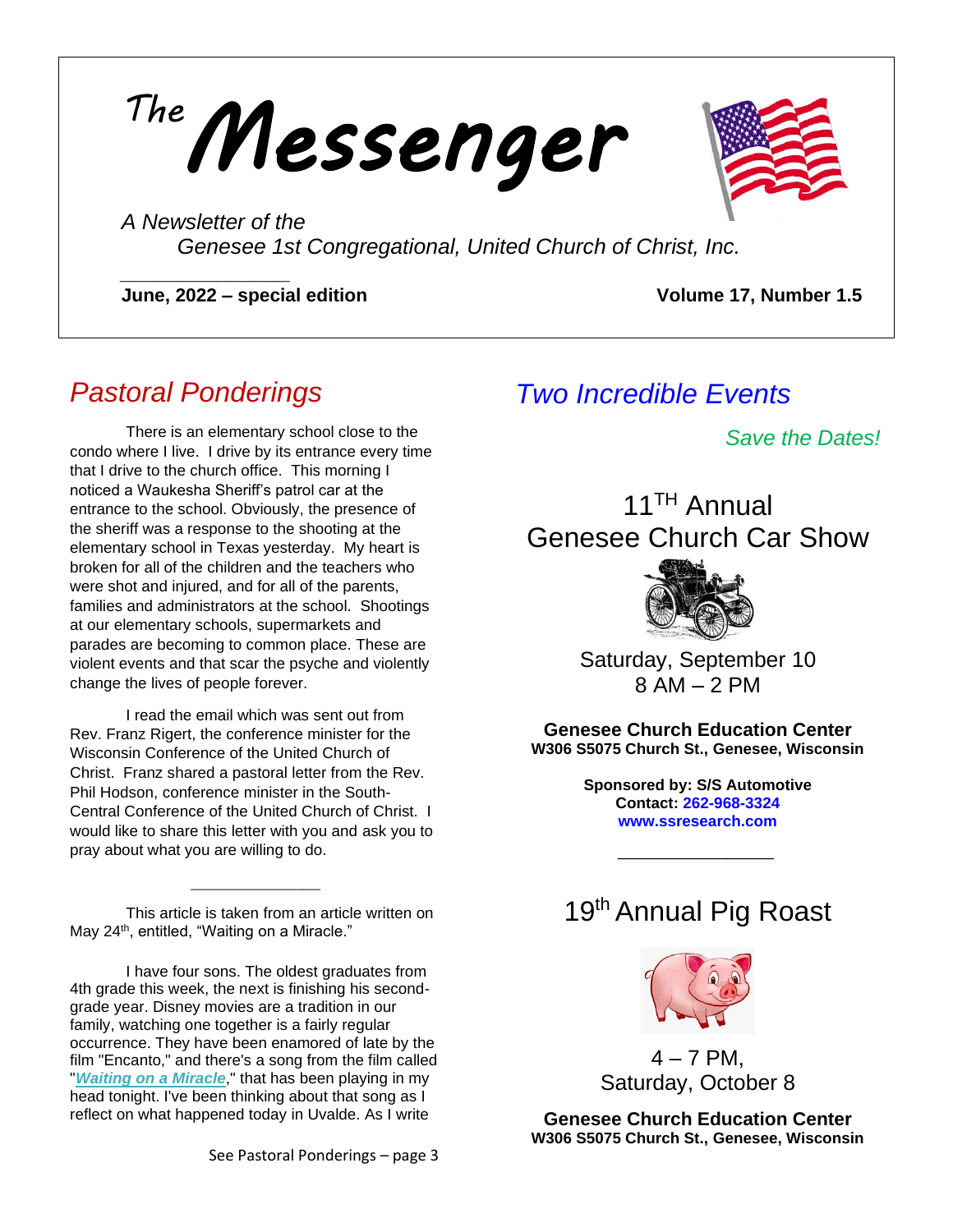Welcome to the June, 2022 special edition of the Messenger. On Sunday, January 16 our service time went to 10:30 AM. (It stays at 10:30 AM to – and including – Sunday, July 10.) We share Pastor Dave with the Hartland, UCC. As such, we have the early service six months and Hartland gets it the other six months

At 9 AM, a "zoom" service is broadcast from the Hartland UCC. For those of you unable to get to our 10:30 AM service, here is the link to that service.

To Join the group via Computer or tablet or smartphone, click on the following link or copy into your browser. <https://zoom.us/j/396301165>Password = 365422

You may also join by going to [https://zoom.us](https://mail.twcbc.com/do/redirect?url=https%253A%252F%252Fzoom.us&hmac=072438196404d11519681f933a70d8ad) and click on the "JOIN A MEETING"

heading at the top of the webpage.

- When prompted, enter:
- Meeting ID: 396 301 165 • Password: 365422

To join meeting by phone (Audio only)

- Call 1-312-626-6799
- and enter when prompted:
- o Meeting ID: 396 301 165
- o Password: 365422

## **Communion on the 1st Sunday of the month**

We have communion on the first Sunday of the month. The first Sunday service (communion service) will be at the Ed. Center.

#### **Bible Study**

This is your opportunity to learn about the Bible. The current study is on the book of 2 Thessalonians. It is held every Wednesday, at 10 AM, at the Hartland UCC – (Capitol Dr. at Church St.) You may attend live by going to Hartland OR, like the "zoom" service, it is a "virtual" event for those in Genesee. To Join the group via Computer or tablet or smartphone, copy the following link into your browser. <https://zoom.us/j/324446460>

You may also join by going to [https://zoom.us](https://mail.twcbc.com/do/redirect?url=https%253A%252F%252Fzoom.us&hmac=072438196404d11519681f933a70d8ad) and click on the "JOIN A MEETING" heading at the top of the webpage.

When prompted, enter:

- Meeting ID: 324 446 460
- Password: 789656

To join meeting by phone (Audio only)

- Call 1-312-626-6799
- and enter when prompted:
- o Meeting ID: 324 446 460 Password: 789656

#### **The times, they are a changin'!**

Until, and including, Sunday, July 10 we meet at 10:30 AM on Sunday morning. On, and after, July 17 we will meet at 9 AM for Sunday services. Don't be late for Sunday service!

#### **Church Budget Update:**

The most recent income and expense figures (for April) are highlighted below.

| <b>Beginning Balance</b> | \$228.82   |
|--------------------------|------------|
| <b>Offering</b>          | \$2,984.00 |
| from fundraisers         | \$2,831.00 |
| <b>Ukraine</b>           | \$25.00    |
| <b>Available Balance</b> | \$6,068.82 |
| <b>Less Expenses</b>     | \$6,038.83 |
| 4-30-22 balance          | \$30.99    |

We continue to be grateful for all the gifts contributed by our members. We pray for God's grace and blessings as we continue to navigate through these challenging times. We value your fellowship. Join us at our Sunday service, enjoy the beauty of our church building, listen to the good word and say "hello!"

#### **How do I contribute my offering?**

Not only are our services back in the sanctuary (except once a month at the Ed. Center for communion), but we are back to having ushers take the collection. For those of you who absolutely, positively can't make it to the Sunday services…make checks out to "Genesee 1st Congregational, United Church of Christ" OR, if you prefer, just "Genesee Church." Send them to the church office – GENESEE CHURCH / W306 S5075 Church St. / Mukwonago, Wi 53149-9732. Our treasurer, Angela, picks them up on a weekly basis. OR You can mail your check direct to Angela: Angela Williams / W956 Miramar Rd. / East Troy. Wi. 53120.

## **JUNE – JULY USHERS**

The following teams / individuals are scheduled to usher on Sundays in June and July. Arrive by 10:00 AM (for the 10:30 service); or by 8:30 AM for the 9 AM service (starts Sunday, July 17), greet people, hand out bulletins, light candles and take collection. For the latest update, or if you are unable to fulfill your commitment, please notify Diane Sickels at **262-968-3954**.

| June 5<br>June 12<br>June 19<br>June 26            | Deacons<br>Tom & Donna Zivney |
|----------------------------------------------------|-------------------------------|
| July 3<br>July 10<br>July 17<br>July 24<br>July 31 |                               |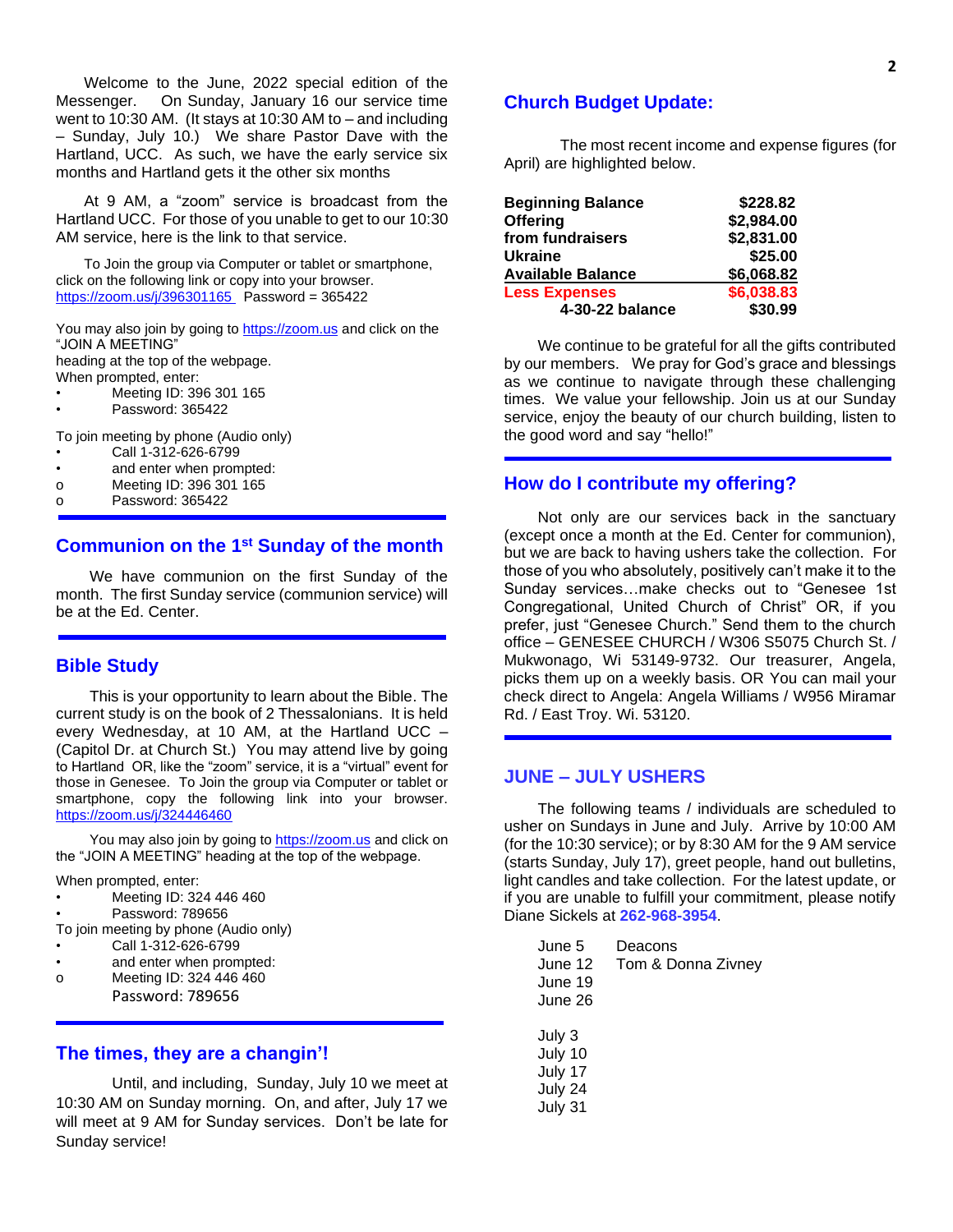### **Mother's Day Flower and Bake Sale – review**

We give a big Thanks You to our Flower Sale coordinator: Sue Fleming. We would also like to thank our Marketing and Bake Sale coordinators: Mary Ann Ludtke and Rhea Whiteley. A special thank you to all the volunteers who helped unload and sort flower orders; and who helped with flower pick up on Friday and Saturday. Thank you to our volunteer bakers who helped us have an amazing Bake Sale.

The May 7 and May 8 event netted a total of \$2104.00. There was a pre order sale profit of \$1180.00, a Saturday sale profit of \$208.50 and a Bake Sale profit of \$715.50. We even had \$50 value of baked goods left on Sunday which were donated to the June House-Hebron Women's shelter in Waukesha.

We appreciate the support of everyone who bought flowers and bakery to continue the life and missions of our church.

#### **Pastoral Ponderings – from Page 1**

these words, it is being reported that 19 children and 2 teachers have lost their lives at the hands of an 18-yearold lone gunman in their classrooms at an elementary school. In the coming days, as you read these words, we may find those numbers change.

And I hear the cry of the Psalmist, *"How long, O Lord?"* How long will we continue to endure such horrific tragedy? We send thoughts and prayers, and as one who believes in the power of prayer, I recognize the import of it in ordinary things. But this is an extraordinary thing. A tragedy that happens just a week after another shooting in Buffalo, New York. A tragedy that is only overtaken by the school shooting at Sandy Hook Elementary in New Town, CT - almost exactly ten years ago - in the sheer number of lives lost. I remember being invited to lead a time of prayer and conversation at the local elementary school where I was serving a church in Oklahoma just days after that shooting happened. And I remember quoting a beautiful line that somebody else wrote to open what I said, "*The streets of heaven are too crowded with angels today..."* And here we are again.

This morning I was at my own sons' elementary school, watching my eldest give a speech on leadership as part of the awards ceremony for the 4th grade class. Yesterday I was there to hear my 8-year-old read an original poem he wrote for his own second-grade awards ceremony. Both times I simply walked in the door, signed a form, got a name-tag and proceeded to where I was supposed to be. And sat in an auditorium full of people I did not know - other parents and relatives without a second glance. That's one of the gifts of living in a free society - the ability to go where we please without fear.

But tonight, as I write these words, there is fear. The fear I experienced this afternoon as I stood outside and waited for my sons' bus to arrive at the end of the driveway so that I could personally witness them coming back to me. Because my boys are the same ages as those 19 children who did not come home to their families tonight.

And crying out to God is not the answer. Because we only think we're waiting for God to do something.

#### **The reality is God is waiting for us to do something.**

My son's speech on leadership centered around three qualities he believes make a good leader: Responsibility, Accountability, and Communication. It seems to me that we, the church, have a role to play in situations like these when they arise. When chaos happens and there are no clear answers and lives are lost for no good reason. We are called to help people grieve. To help in mourning. To journey with those who suffer and offer the love and compassion and grace that may witness to the fact that joy will, someday, come again into their lives. We are the witnesses to resurrection, to the worst thing never being the last thing. As followers of Jesus we are responsible to communicate that message, accountable to the Divine for our so doing.

So, tonight, as I write these words listening to my children sleep nearby, I sure wish our leaders would lead. In Texas. Nationally. We don't need their thoughts and prayers -- we, the church, will take care of that on their behalf. We need them to lead. We need to hold them responsible to common sense legislation that will protect our children. We need to hold them accountable to getting it done -- that's what elections are for. And we need to communicate that message with clarity and determination.

Because sometimes, when we're waiting on a miracle, we forget that the miracle is us. Let's do something.

Prayerfully,

Pastor Dave [pastordaveschnepf@gmail.com](mailto:pastordaveschnepf@gmail.com) (c) **618-402-2041**

## **EXPLORE GOD'S WORD DAILY**

Copies of the devotional booklet: *"The Upper Room"* for July – August, 2022 are available in the church entryway and the office. Call the office at 262-968-3849 to get yours. On every page is an inspirational reading and accompanying Bible verse for each day.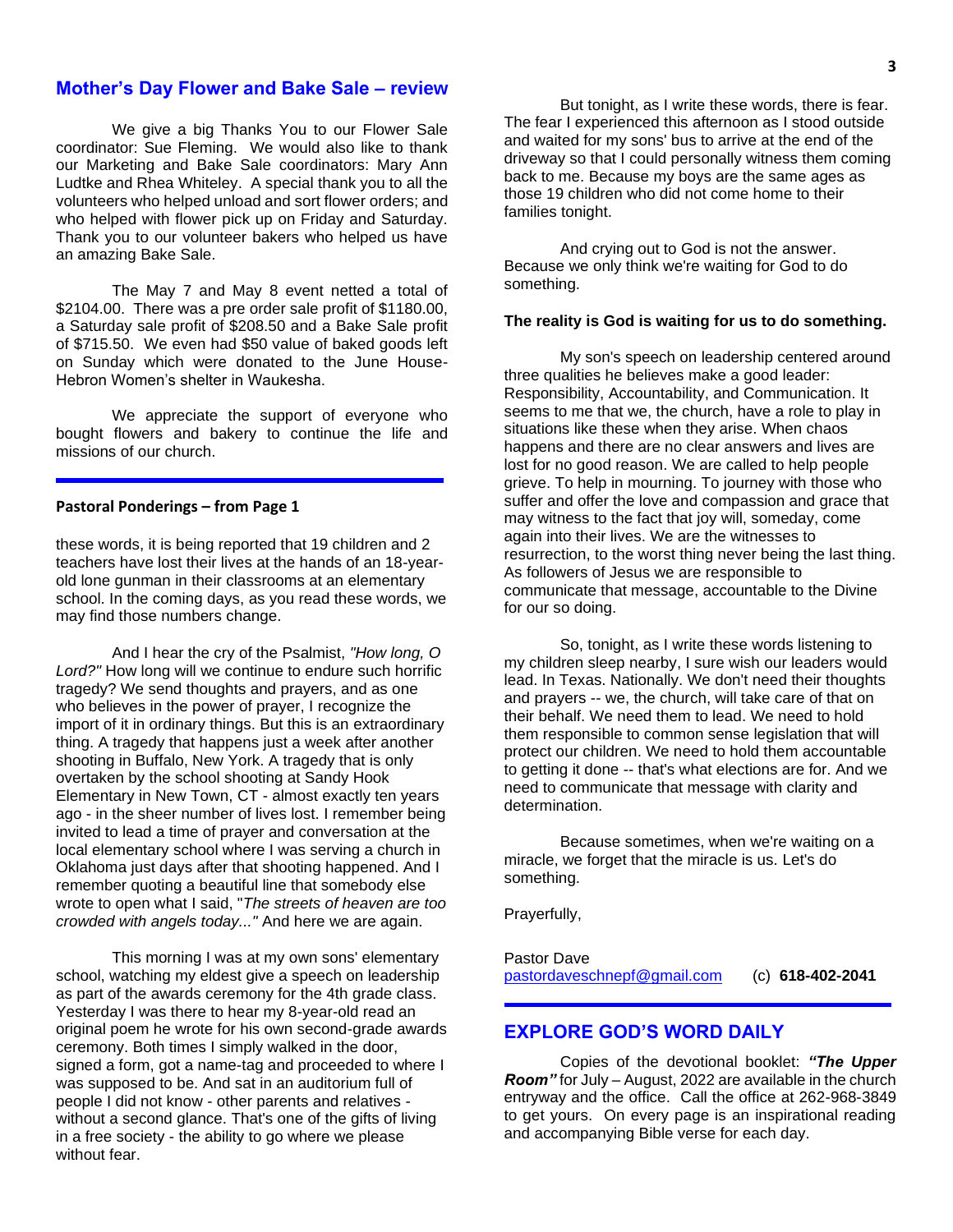## **STRENGTHEN THE CHURCH OFFERING**

The Strengthen the Church offering supports the expansion of ministry and growth of UCC local congregations. Your support of this offering will help the UCC fulfill on its commitment to creating a just world for all by investing in new ministries and practices that meet the emerging needs of local communities.

As God calls our congregations to be the church in new ways, your generosity will plant new churches, awaken new ideas in existing churches and develop the spiritual life in our youth and young adults.

On Sunday, June 5 we have the opportunity to support the Strengthen the Church offering. Please give an extra, special monetary gift that Sunday. Mark your check or cash envelope, "Strengthen the Church," or simply "STC." Thank you for your support.

## Events Calendar

## **JUNE - JULY events**

Listed here are the dates of meetings, holidays and events in June and July. All dates are correct at the time of publication. All events are at the Ed. Center, unless otherwise noted. Sunday services are at 10:30 AM Sunday mornings through July 10. Services are 9 AM on and after, July 17. Virtual "Zoom" worship Services are 9 AM each Sunday morning – broadcast from Hartland UCC (10:30 AM on and after July 17) Lectionary Bible study (via "Zoom") is each Wednesday, 10 AM. For "zoom" LINKS see Page 2.

#### **JUNE**

#### SU 5 PENTECOST SUNDAY

10:30 AM – service at the Ed. Center, w/ communion Strengthen the Church offering

#### FR 10 – SU 12

Wisconsin Conference Annual Meeting Green Lake Conference Center, Green Lake

#### TU 14 FLAG DAY

#### SU 19 FATHER'S DAY

Newsletter copy for July-August edition due

- TU 21 4:13 AM CDT: Summer Solstice – Summer begins
- SA 25 65<sup>th</sup> Anniversary of the U.C.C.
- TU 28 5:30 PM: Executive Board

#### **JULY**

**SU 3** 10:30 AM – service at the Ed. Center, w/ communion

### MO 4 INDEPENDENCE DAY

#### SU 17 9 AM service time begins

Newsletter copy for August special edition due

WE 27 5:30 PM: Executive Board

#### **Building Rental**

Do you have a large family gathering, wedding, birthday party, etc., but not enough room to host it? Both our Education Center and Church are available to responsible parties. Call the church office at **262-968- 3849** for details and a rate schedule.

#### **Messenger Available via E-mail**

If you are not receiving your newsletter via e-mail, and you have an e-mail address, send an e-mail to: [geneseechurch@wi.twcbc.com](mailto:geneseechurch@wi.twcbc.com) and the secretary will get you on the e-mail list. Also, let us know if your e-mail address changes by sending an e-mail using your new email address. Thank you for helping us save mailing costs.

### **Church Office Hours**

I (Scott Burdette) am usually in the church office from 2 – 4 PM on Wednesdays and Thursdays. In addition, Rev. Dave Schnepf is usually in the church office from  $2 - 4$  PM on Wednesday and  $9$  AM  $- 4$  PM on Thursdays. In emergency, call Pastor Dave at **618-402- 2041.**

## A FINAL NOTE ♪

The deadline for the July-August, 2022 edition is Sunday, June 19. The deadline for the August, 2022 special edition is Sunday, July 17. To submit an article, event information, or to receive your newsletter via e-mail, send e-mail to:

#### [geneseechurch@wi.twcbc.com](mailto:geneseechurch@wi.twcbc.com)

Articles submitted in person need to be typed or written legibly.